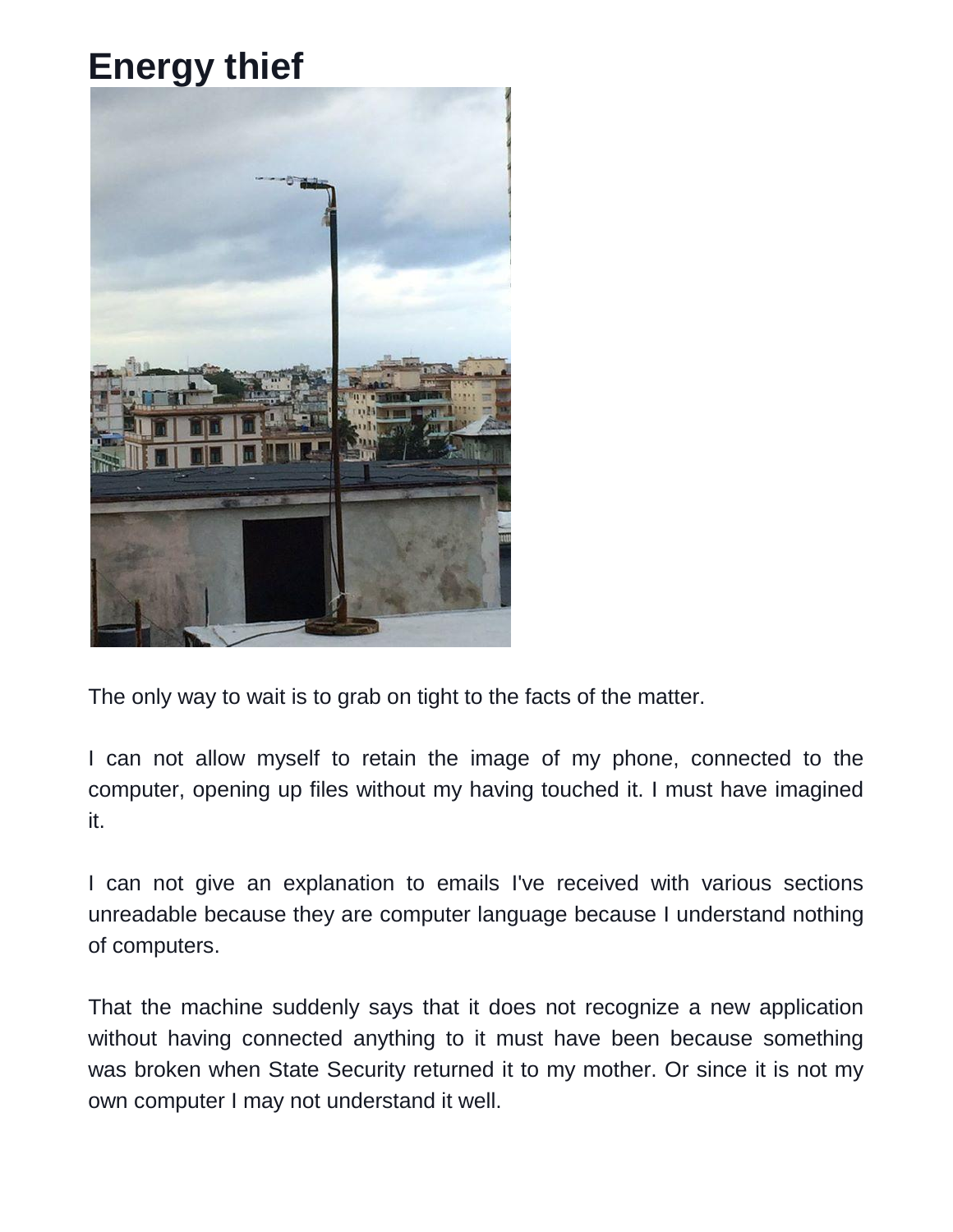Maybe its better to believe the "instructor" when I asked her about the car that was following us a few nights ago (verified) and she answers me that maybe it was someone jealous spying on a lover and got confused with our car. Maybe I should look for a different explanation to her answer, when, two days later, I asked her about a car that was following me to an exhibit and she said that the car that I described to her did not match the model that they use (Geely). Must be I don't know much about cars.

Probably the gentleman that drew near to us in the street to tell us that someone was taking a video of us from the opposite sidewalk, must have been a mad street-person.

I tried to explain to my mother that we mustn't exaggerate when she saw a technician redirecting the camera in our corner post so that it could capture our street and the entrance to our building, and that it wasn't because of us, because the camera will capture much more important things; that it had nothing to do with us , that we mustn't exaggerate.

Neither should I think that the antenna that they directed to our house and to the stairs in our house from the building next door, was placed by State Security. It doesn't matter that it was placed only two weeks ago.

I shouldn't try to solve the problem of my cell phone having such bad connections recently. Nor that every time that I make plans for a foreign television interview the "instructor" calls me in for another type of interview, because coincidences do exist.

I can not think that the video images of me getting out in my house with State Security agents and policemen, or entering and exiting the police station, or dressed first as a civilian and then as a jail bird, will be used in a *Mesa Redonda* ("round table"). They will not give me that stardom, unless they are very desperate.